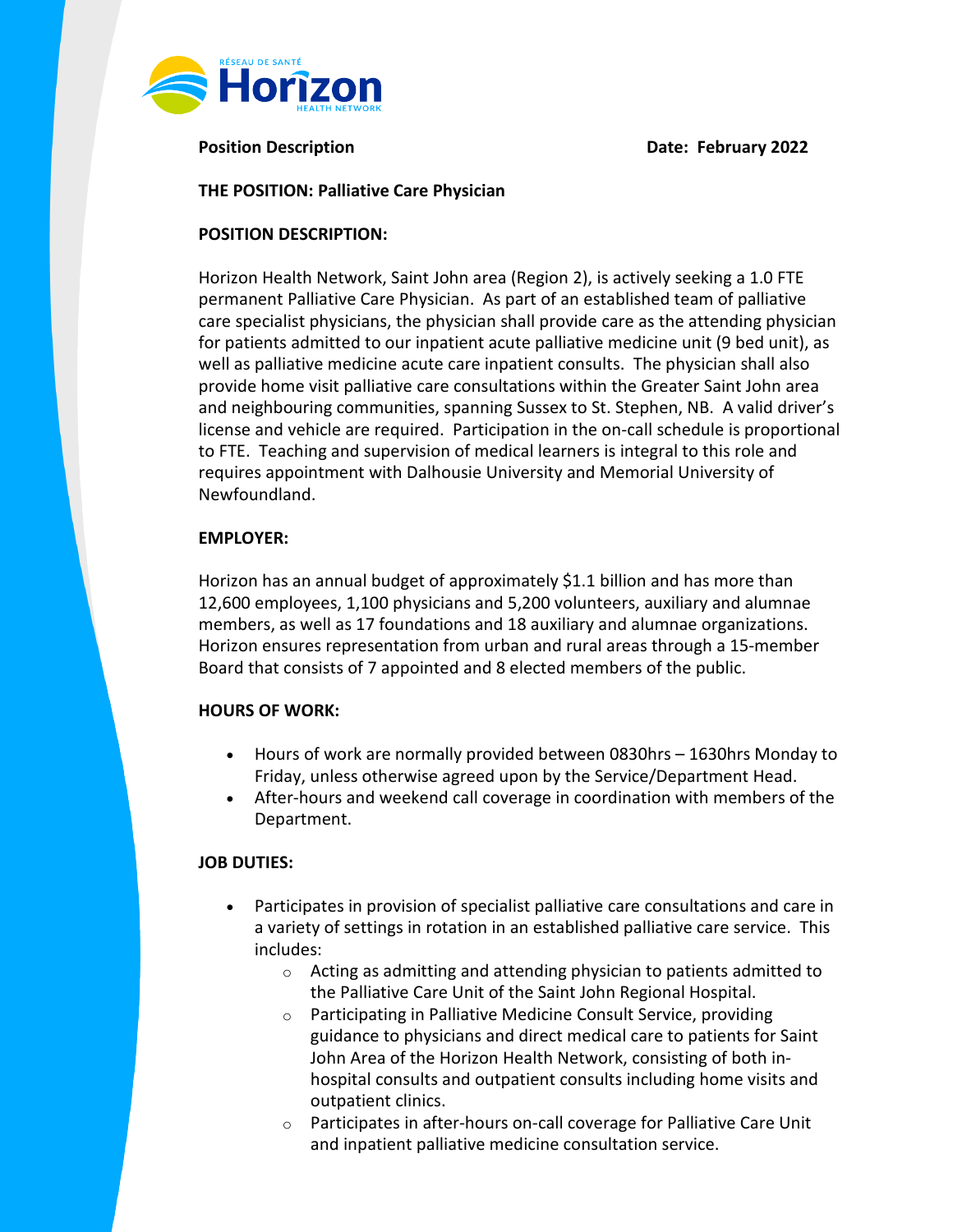

- Works in collaboration with an interdisciplinary team that focuses on the physical, emotional, spiritual and practical aspects of a person living and dying from a terminal illness and supporting their loved ones and caregivers.
- Actively participates in regular multidisciplinary rounds both in hospital and with the Extra Mural Program in the community, with the goal of anticipatory patient management, symptom control and timely discharge planning, if appropriate.
- Participates as a member of committees relevant to Palliative Care.
- As interest and resources permit, participates in research opportunities/projects.
- Participates in delivering continuing education to the multidisciplinary team and other primary care providers.
- Actively participates in developing and delivering a teaching program for medical residents and medical students including but not exclusive of lectures, tutorials, demonstrations and clinical observation/supervision of their clinical performance.

These responsibilities are basic. Additional duties may be assigned from time to time as may be necessary to the operation of Horizon Health Network.

# **REMUNERATION:**

This is a Salaried position, remuneration is based on the New Brunswick Medical Pay Plan. The current rates range between \$182,936-\$199,682 (Family Medicine Specialists with enhanced skills) and \$253,058 to a maximum of \$279,682 (Certified Specialists) annually (excluding benefits and source deductions) based on qualifications and experience.

On call remuneration is Fee-For-Service which is a direct compensation between the physician and Medicare New Brunswick.

# **SHADOW BILLING:**

You will be required to provide Medicare with history-only claims (shadow-billing) electronically. You will need to request a sessional shadow-billing account with Medicare.

# **INCENTIVES:**

• Moving Expense Allowance with a Return of Service Agreement.

# **EXPECTED START DATE:**

• Late Spring 2022